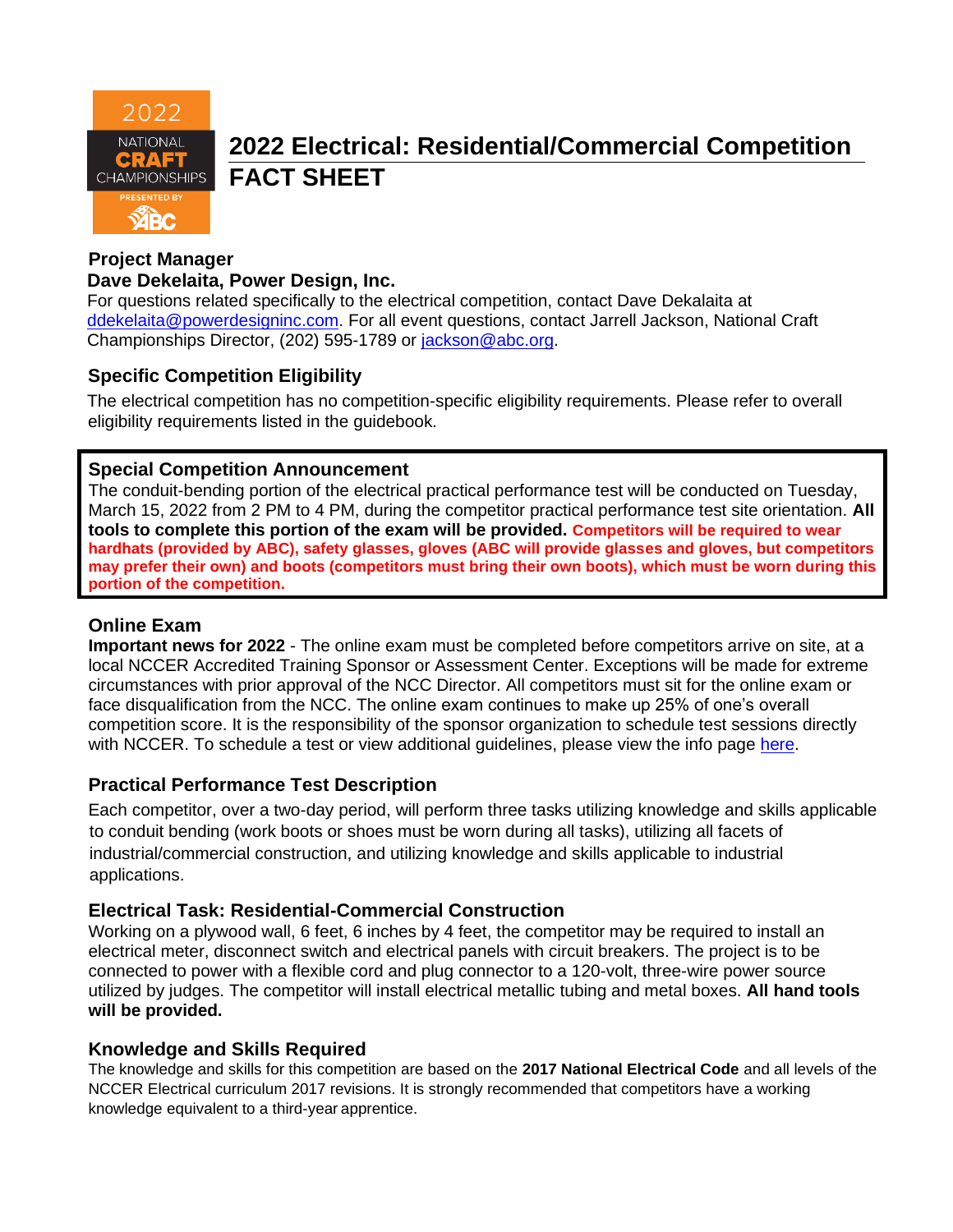- **Electrical Safety**
- Hand Bending
- Fasteners and anchors
- Electrical Theory One
- Electrical Theory Two
- Electrical Test Equipment
- Introduction to National Electrical Code®
- Raceways, Boxes and Fittings
- **Conductors**
- Introduction to Electrical Blueprints
- Wiring: Commercial and Industrial
- Alternating Current
- Motors: Theory and Application
- **Grounding**
- Conduit Bending
- Load Calculations Feeders and Services
- Practical Applications of Lighting
- Boxes and Fittings
- Conductor Installations
- Cable Trav
- Conductor Terminations and Splices
- Installation of Electric Services
- Circuit Breakers and Fuses
- Contactors and Relays
- Electric Lighting
- Calculations–Branch Feeders and Circuits
- Conductor Selection and Calculations
- **Overcurrent Protection**
- Raceway, Box and Fitting Fill Requirements
- Wiring Devices
- **Distribution Equipment**
- Standby and Emergency Systems
- Basic Electronic Theory
- Fire Alarm Systems

#### **Tools**

Each competitor will be provided with the needed tools. Listed below are examples of the tools provided by NCC. No other tools will be allowed.

- Medium and large screwdrivers straight
- **Medium Phillips**
- Wire strippers
- VOM Meter
- Channel locks
- Awl or center punch
- Claw hammer
- Utility knife
- Romex stripper
- 9-inch lineman pliers
- Diagonal-cutting pliers
- Keyhole saw
- EMT conduit reamer
- **EMT Benders**
- Rigid bender
- Pencils- Sharpe marker
- Basic, non-programmable calculator
- 25' Tape Measure
- Hacksaw
- Torpedo Level
- Tool pouch and belt
- Hard Hat, gloves and safety glasses

#### **Please be aware of the hazards associated with the above tools:**

- All hand tools should be used for their intended purpose.
- Hazards include cuts, scrapes, crush, pinch and puncture.
- Hazards particular to the conduit threader include cuts, crush, pinch, scrapes and snagging of loose clothing.
- Gloves must be worn when cutting, sawing or threading conduit.
- No loose clothing should be worn when using the power threader.

#### **Sample Score Sheet**

The following sample score sheet is provided to give competitors an example of the criteria that may be included in the Practical Performance Test. **However, this score sheet is only a sample and not intended to act as a study guide in preparation or to imply specific criteria that will be judged during the actual Practical Performance Test.**